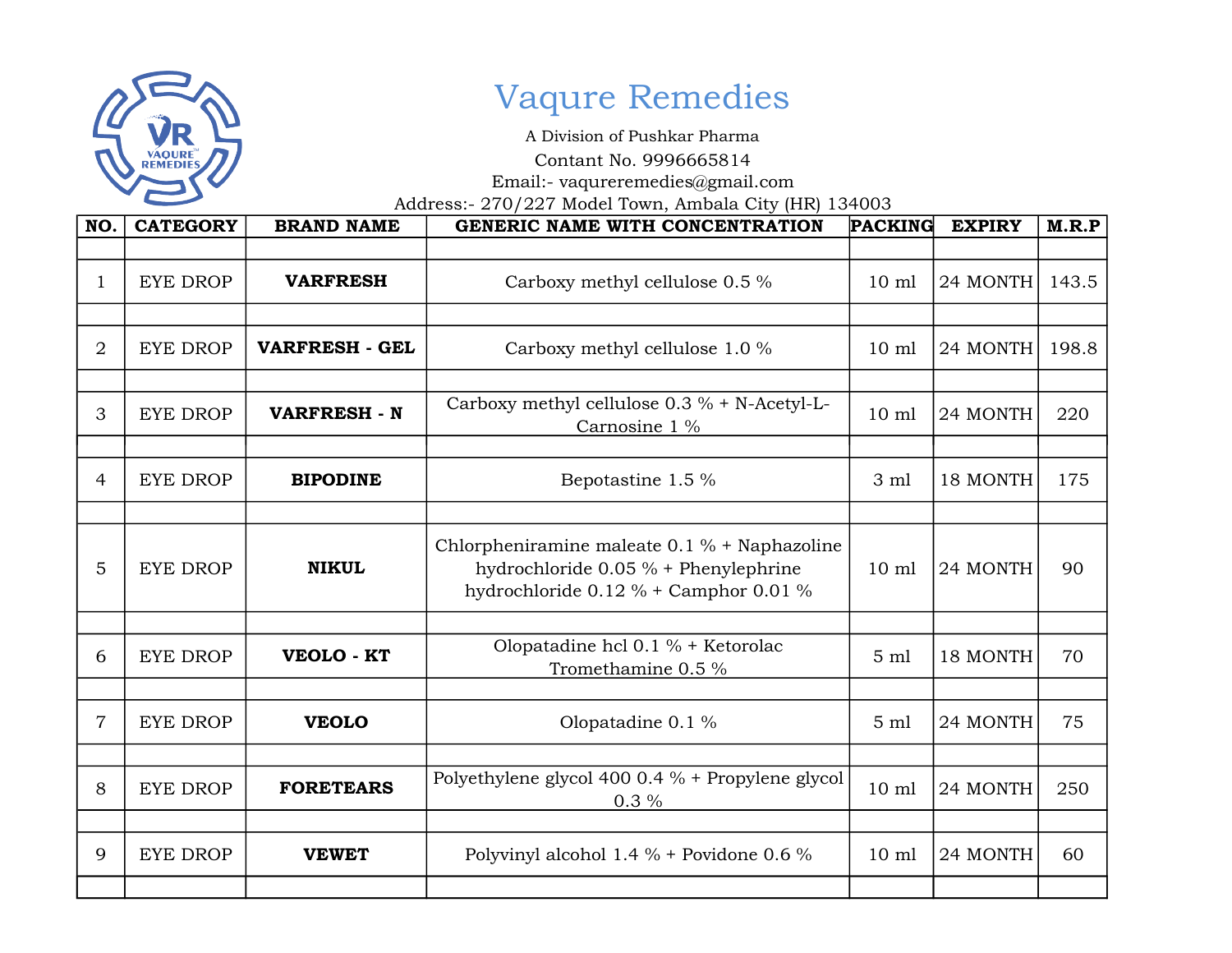| 10 | <b>EYE DROP</b> | <b>PURONATE</b>     | Sodium hyaluronate 0.1 %                               | $10 \text{ ml}$ | 24 MONTH | 300 |
|----|-----------------|---------------------|--------------------------------------------------------|-----------------|----------|-----|
|    |                 |                     |                                                        |                 |          |     |
| 11 | <b>EYE DROP</b> | <b>NETAFEN</b>      | Flurbiprofen $0.03 \%$ + hpmc $0.25 \%$                | $5 \text{ ml}$  | 24 MONTH | 85  |
|    |                 |                     |                                                        |                 |          |     |
| 12 | EYE DROP        | <b>NETABROM</b>     | Bromfenac 0.09 %                                       | $5 \text{ ml}$  | 18MONTH  | 125 |
|    |                 |                     |                                                        |                 |          |     |
| 13 | <b>EYE DROP</b> | <b>VECAMOX - B</b>  | Moxifloxacin $0.5\%$ + Bromfenac sodium 0.09 %         | $5 \text{ ml}$  | 18 MONTH | 140 |
|    |                 |                     |                                                        |                 |          |     |
| 14 | <b>EYE DROP</b> | <b>VECAMOX - KT</b> | Moxifloxacin $0.5\%$ + Ketorolac 0.5 %                 | $5 \text{ ml}$  | 24 MONTH | 85  |
|    |                 |                     |                                                        |                 |          |     |
| 15 | <b>EYE DROP</b> | <b>VECAMOX - D</b>  | Moxifloxacin $0.5\%$ + Dexamethasone 0.1 %             | $5 \text{ ml}$  | 24 MONTH | 110 |
|    |                 |                     |                                                        |                 |          |     |
| 16 | <b>EYE DROP</b> | <b>TOBIQUE</b>      | Tobramycin 0.3 %                                       | $5 \text{ ml}$  | 24 MONTH | 90  |
|    |                 |                     |                                                        |                 |          |     |
| 17 | <b>EYE DROP</b> | <b>TOBIQUE - D</b>  | Tobramycin 0.3 % + Dexamethasone 0.1 %                 | $5 \text{ ml}$  | 24 MONTH | 100 |
|    |                 |                     |                                                        |                 |          |     |
| 18 | <b>EYE DROP</b> | <b>VEGOCIN</b>      | Ofloxacin 0.3 %                                        | $5 \text{ ml}$  | 24 MONTH | 60  |
|    |                 |                     |                                                        |                 |          |     |
| 19 | <b>EYE DROP</b> | <b>VEGOCIN - D</b>  | Ofloxacin $0.3\%$ + Dexamethasone 0.1 %                | $5 \text{ ml}$  | 24 MONTH | 65  |
|    |                 |                     |                                                        |                 |          |     |
| 20 | <b>EYE DROP</b> | <b>VECAMOX - LT</b> | Moxifloxacin 0.5 % + Loteprednol etabonate 0.5<br>$\%$ | $5 \text{ ml}$  | 18 MONTH | 140 |
|    |                 |                     |                                                        |                 |          |     |
| 21 | EYE DROP        | VECAMOX - P         | Moxifloxacin $0.5\%$ + Prednisolone 1 %                | $5 \text{ ml}$  | 18 MONTH | 120 |
|    |                 |                     |                                                        |                 |          |     |
| 22 | <b>EYE DROP</b> | VECAMOX - T         | Moxifloxacin 0.5 % + Tobramycin 0.3 %                  | $5 \text{ ml}$  | 24 MONTH | 120 |
|    |                 |                     |                                                        |                 |          |     |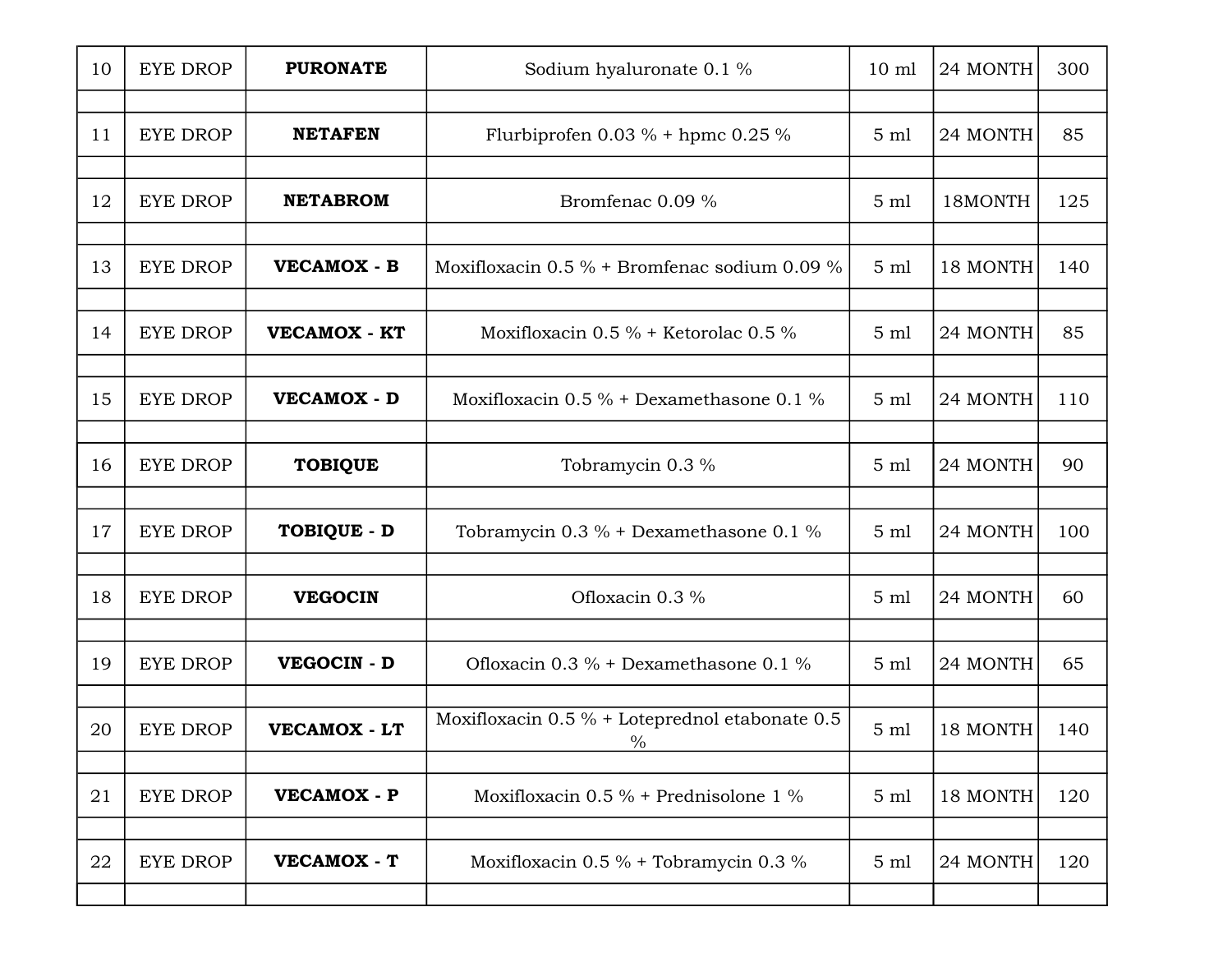| 23 | <b>EYE DROP</b> | <b>TOUFLOX</b>     | Tobramycin sulphate $0.3 %$ + Fluorometholone<br>$0.1\%$                           | $5 \text{ ml}$  | 18 MONTH | 110 |
|----|-----------------|--------------------|------------------------------------------------------------------------------------|-----------------|----------|-----|
|    |                 |                    |                                                                                    |                 |          |     |
| 24 | <b>EYE DROP</b> | <b>VERIXIN - D</b> | Polymixin $\beta$ sulphate 5000 I.U +<br>Chloramphenicol 1 % + Dexamethasone 0.1 % | $5 \text{ ml}$  | 24 MONTH | 80  |
|    |                 |                    |                                                                                    |                 |          |     |
| 25 | <b>EYE DROP</b> | <b>VERIXIN</b>     | Polymixin $\beta$ sulphate 5000 I.U +<br>Chloramphenicol 1 %                       | $5 \text{ ml}$  | 18 MONTH | 60  |
|    |                 |                    |                                                                                    |                 |          |     |
| 26 | <b>EYE DROP</b> | $N - BRIN - T$     | Brimonidine tartrate 0.2 % + Timolol Maleate<br>$0.5 \%$                           | $5 \text{ ml}$  | 18 MONTH | 130 |
|    |                 |                    |                                                                                    |                 |          |     |
| 27 | <b>EYE DROP</b> | <b>DOMOTOL</b>     | Dorzolamide hydrochloride 2.0 % + Timolol<br>maleate 0.5 %                         | $5 \text{ ml}$  | 18 MONTH | 130 |
|    |                 |                    |                                                                                    |                 |          |     |
| 28 | <b>EYE DROP</b> | <b>NETALOL</b>     | Timolol maleate 0.5 %                                                              | $5 \text{ ml}$  | 24 MONTH | 66  |
|    |                 |                    |                                                                                    |                 |          |     |
| 29 | <b>EYE DROP</b> | <b>TROMIDE - P</b> | Tropicamide $0.8 \%$ + Phenylephrine 5 %                                           | $5 \text{ ml}$  | 24 MONTH | 65  |
|    |                 |                    |                                                                                    |                 |          |     |
| 30 | EYE DROP        | <b>NETIPROST</b>   | Bimatoprost 0.03 %                                                                 | 3 ml            | 18 MONTH | 299 |
|    |                 |                    |                                                                                    |                 |          |     |
| 31 | EYE DROP        | <b>CALPHOS</b>     | Potassium Iodide 3.3 %+ Calcium chloride 0.83                                      | $10 \text{ ml}$ | 24 MONTH | 90  |
| 32 | <b>EYE DROP</b> | <b>VERIXIN - B</b> | Polymixin $\beta$ sulphate 5000 I.U +                                              | $5 \text{ ml}$  | 24 MONTH | 60  |
|    |                 |                    |                                                                                    |                 |          |     |
| 33 | <b>EYE DROP</b> | <b>TRAVAQURE</b>   | Travoprost 0.004 %                                                                 | $2.5$ ml        | 18 MONTH | 170 |
|    |                 |                    |                                                                                    |                 |          |     |
| 34 | <b>EYE DROP</b> | <b>NELAPROST</b>   | Latanoprost 0.005 %                                                                | $2.5$ ml        | 18 MONTH | 300 |
|    |                 |                    |                                                                                    |                 |          |     |
| 35 | EYE DROP        | <b>ALTADINE</b>    | Alcaftadine 0.25 %                                                                 | $5 \text{ ml}$  | 18 MONTH | 221 |
|    |                 |                    |                                                                                    |                 |          |     |
| 36 | EYE DROP        | <b>NERIKET - D</b> | Ketorolac tromethamine 0.5 % + Dexamethasone                                       | $5 \text{ ml}$  | 24 MONTH | 65  |
| 37 | <b>EYE DROP</b> | <b>NILLIN</b>      | Naphazoline $0.1\%$ + Chlorpheniramine maleate                                     | $10 \text{ ml}$ | 24 MONTH | 70  |
|    |                 |                    |                                                                                    |                 |          |     |
| 38 | EAR DROP        | <b>VULFIN</b>      | Ofloxacin $0.3\%$ + Beclomethasone dipropionate                                    | $5 \mathrm{m}$  | 24 MONTH | 70  |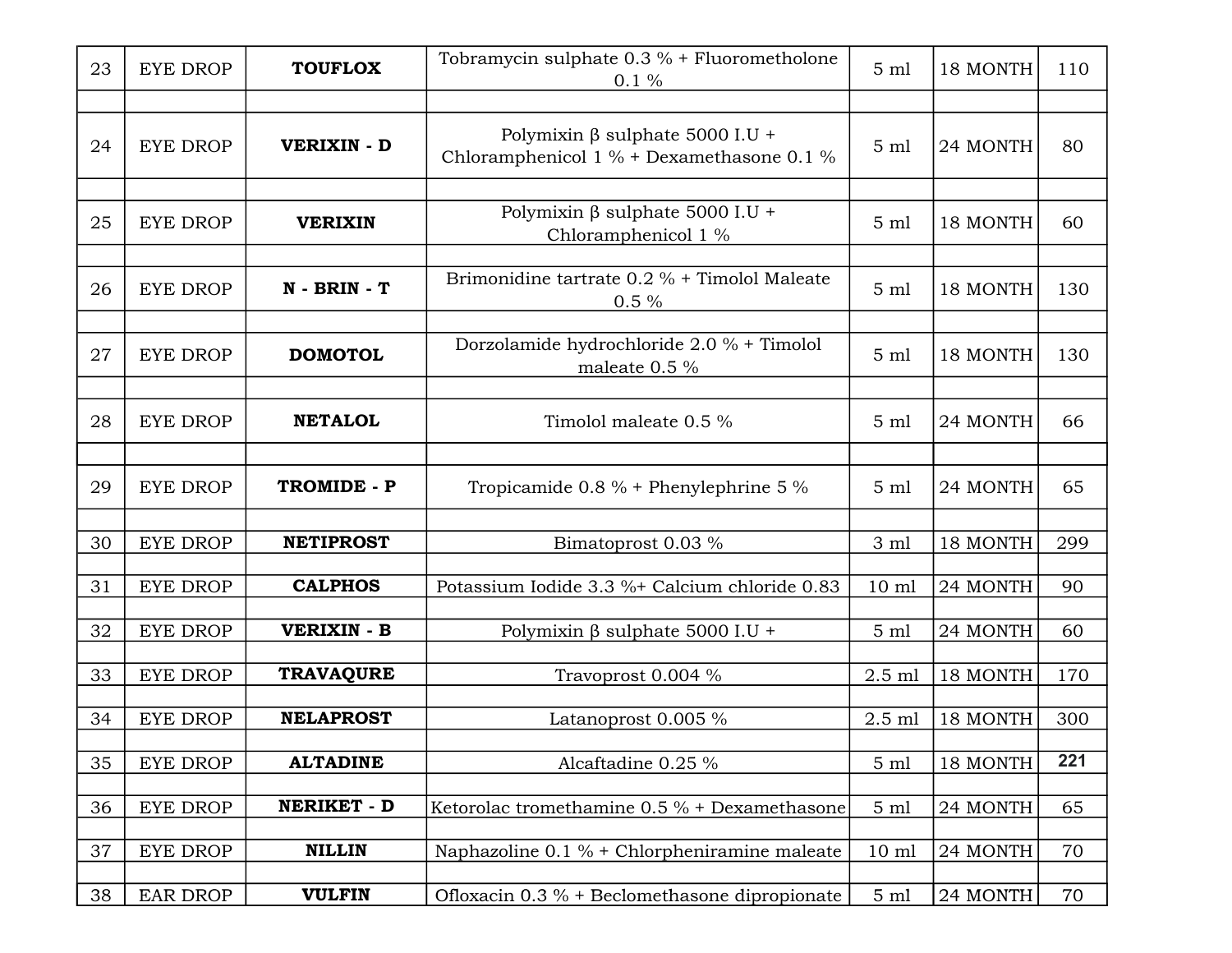| 39 | <b>EAR DROP</b> | <b>VEGOWAX</b>   | Paradichlorobenzene 2 % + Benzocaine 2.7 %     | $10 \text{ ml}$ | 24 MONTH | 65    |
|----|-----------------|------------------|------------------------------------------------|-----------------|----------|-------|
|    |                 |                  |                                                |                 |          |       |
| 40 | <b>EAR DROP</b> | <b>BICOTIK</b>   | Chloramphenicol $5\%$ + Beclomethasone 0.025   | $5 \text{ ml}$  | 24 MONTH | 60    |
|    |                 |                  |                                                |                 |          |       |
| 41 | <b>EAR DROP</b> | <b>NECLOZOLE</b> | Neomycin $0.5\%$ + Beclomethasone dipropionate | $5 \text{ ml}$  | 24 MONTH | 75    |
|    |                 |                  |                                                |                 |          |       |
| 42 | <b>NASAL</b>    | <b>NESOKLIN</b>  | Sodium chloride 0.65 %                         | 20 ml           | 24 MONTH | 65    |
|    |                 |                  |                                                |                 |          |       |
| 43 | <b>NASAL</b>    | <b>NYSOTIN</b>   | Xylometazoline hcl 0.1 %                       | $10 \text{ ml}$ | 24 MONTH | 58.62 |
|    |                 |                  |                                                |                 |          |       |
| 44 | Eye Drop        | <b>VECAMOX</b>   | Moxifloxacin $0.5\%$ + hpmc $0.25\%$           | $5 \text{ ml}$  | 24       | 90    |